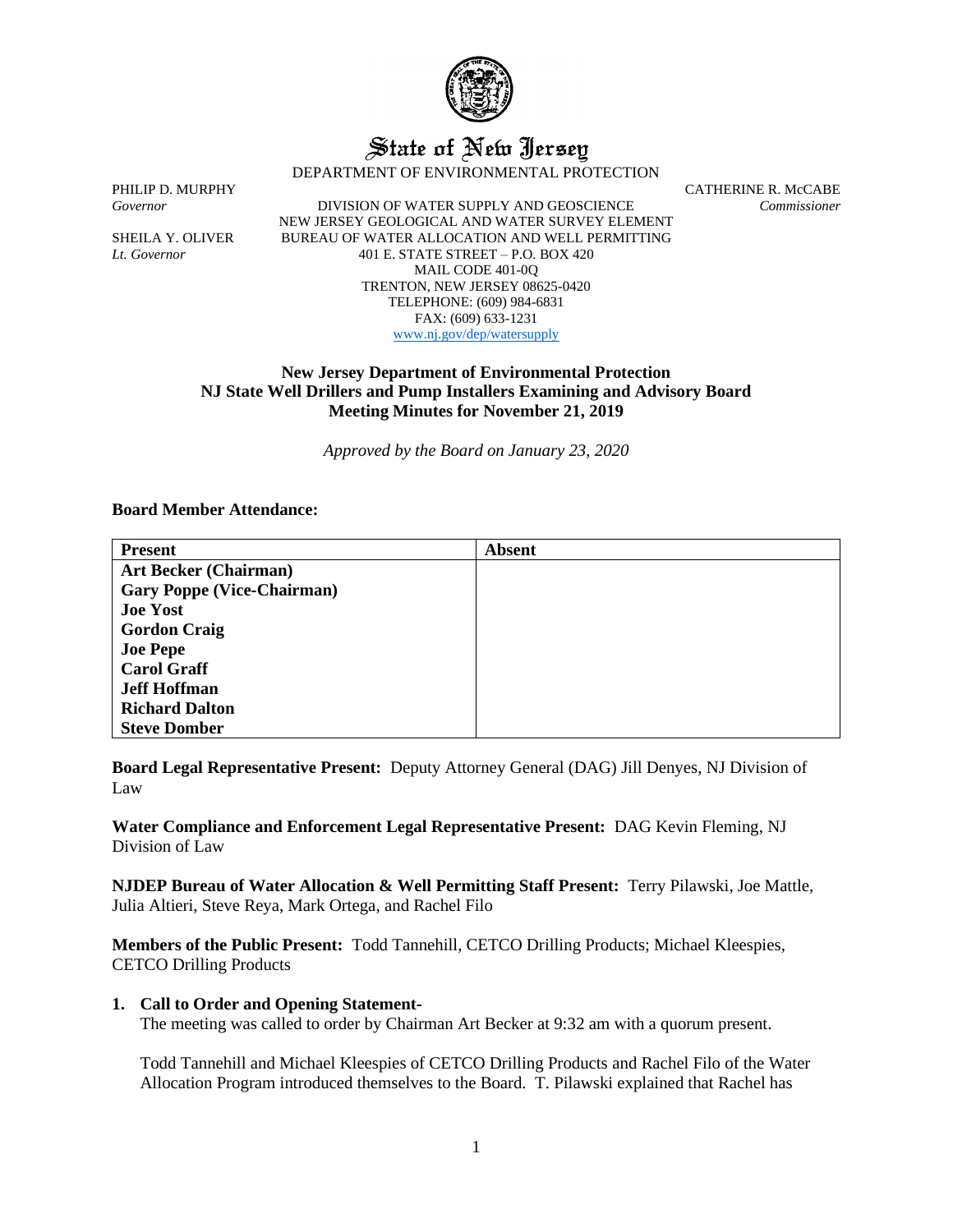worked for Water Allocation for about a year. The Board members welcomed Todd, Michael, and Rachel to the meeting. The Board members and Department staff proceeded to introduce themselves.

## **2. Hearing for Potential License Sanctions Against NJ Licensed Pump Installer-**

Kevin Fleming, Deputy Attorney General, explained that he has been serving as counsel to the Department regarding the charges that the Department was bringing to the Board for license sanctions against licensed pump installer Kevin Blumhagen. He informed the Board that he was contacted by Mr. Blumhagen's attorney, Edward P. Azar, Esq. in advance of the Board hearing scheduled to occur during this meeting, which was to be about the potential suspension of Mr. Blumhagen's license. On November 20, 2019 the Department and Mr. Blumhagen's attorney reached a settlement agreement in principle. J. Denyes, DAG, noted that if both parties reached a settlement there would be no charges brought forward to the Board, however, since the Board is the licensing body for well driller and pump installers as established by statute, the settlement terms should be presented and put on record during the meeting for input from the Board.

DAG Fleming explained that the agreed upon settlement is for a 75-day suspension of Mr. Blumhagen's pump installers license starting January 1, 2020. The license would have to be physically surrendered to the Department at the start of the suspension. After 75-days, Mr. Blumhagen would be able to submit to the Board for reinstatement of his license. It would then be up to the Board to then reinstate his license. The settlement requires that if Mr. Blumhagen conducts any hydrofracturing activities, it must be performed under the direct onsite supervision a New Jersey licensed well driller of the proper class. DAG Fleming further noted that he would be contacting Mr. Blumhagen's attorney on speakerphone to keep him apprised of the Board's input on the settlement in principle to which both parties agreed. Mr. Azar was not initially available to answer DAG Fleming's call.

A. Becker asked J. Denyes for her opinion on the matter. J. Denyes said that the Board could either accept the settlement or choose to discuss it further. A. Becker asked the Department if they would be doing any follow-up enforcement to verify compliance with the terms. T. Pilawski said that it would be difficult to physically track his activities because although well pump work must be performed by an appropriately licensed individual, it does not require permits from the Bureau. S. Reya suggested notifying the Health Departments of the counties in which he typically works to make local inspectors aware of the issue. A. Becker asked if it was detailed anywhere as to what would happen if Mr. Blumhagen violated the terms of his suspension. DAG Fleming said the Settlement Agreement is contingent upon him fully complying with the well rule (N.J.A.C. 7:9D) and not committing any violations with Department rules during the time of his suspension. He further noted that N.J.A.C. 7:9D-(i)4 contains requirements for license reinstatement and specifies that "a person whose license has been suspended may be reinstated, after the period of suspension has ended and all conditions of the suspension have been satisfied, upon review and approval of the Board."

A. Becker asked if there was any further discussion. No further discussion was needed.

# **A motion to accept the Settlement Agreement between the Department and Mr. Blumhagen, as presented by DAG Fleming was made by G. Poppe, seconded by C. Graff, and approved by all except for J. Hoffman who abstained. J. Hoffman abstained because he serves in a supervisory capacity to many of the Department staff involved in this matter.**

Board members inquired about Mr. Blumhagen's hydrofracturing operations in the future and how the Department will ensure that a properly licensed driller is working with him when his license is reinstated, as he will still not be properly licensed to perform that activity. DAG Fleming indicated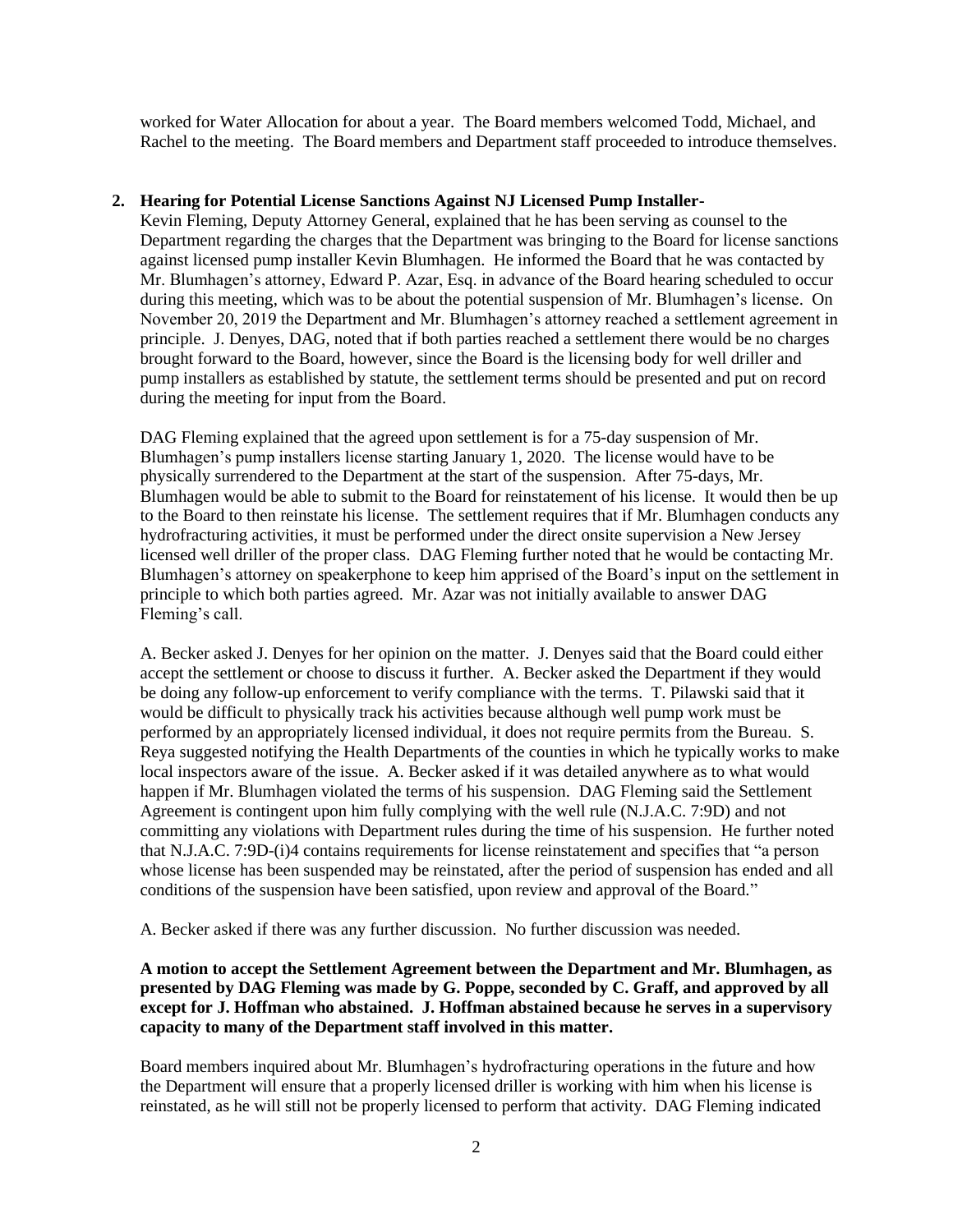that he has been informed that Mr. Blumhagen has been attempting to hire appropriately licensed individuals for such work. Ensuring compliance would be left to the Department. Board members also questioned if the settlement is public record and could, therefore, be posted on websites or newsletters as a deterrent. Members were advised that it is a matter of public record.

Mr. Blumhagen's attorney, Mr. Azar returned K. Fleming's call and spoke with him and the Board on conference call. K. Fleming informed Mr. Azar that the Board accepted the settlement. K. Fleming confirmed with Mr. Azar that Mr. Blumhagen understands that while his license is suspended, he cannot conduct any pump work. A. Becker and K. Fleming confirmed that this is not a restriction on his company continuing to work because Mr. Blumhagen can employ a licensed well driller or pump installer (for pump installation/repair). Mr. Azar thanked the Board for their cooperation and departed the call. The settlement document will be finalized and signed by both parties before Mr. Blumhagen surrenders his license on or about January 1, 2020.

DAG Fleming departed at 9:58am.

## **3. Testing and Licensing-**

The Bureau received three (3) license applications for the environmental resource and geotechnical (ERG) license. S. Reya summarized the license applicant list:

**ERG** – Daniel O'Mara, Timothy J. Shellman Jr., Samuel Headley

The applicants were found to meet the regulatory requirements of N.J.A.C. 7:9D-1.8. A. Becker asked if there was any discussion regarding these applicants. No further discussion was needed.

**A motion to approval all three applicants was made by G. Craig, seconded by R. Dalton, and approved unanimously.**

#### **4. Continuing Education Program-**

A table summarizing three (3) administratively complete courses, along with supporting documentation, was provided to the Board members prior to the meeting for review. Below is the course information and requested continuing education point (CEP) totals:

Groundwater Week 2019 – *National Ground Water Association's (NGWA)* – **15 CEPs (categories vary)**

NJ Soil Borer/Journeyman (Class B) Upgrade Course – *New Jersey Department of Environmental Protection* – **3 Technical CEPs**

#### VFD Training – *Goulds Water Technology* – **7 Technical CEPs**

J. Hoffman asked to further discuss the NGWA's Groundwater Week 2019 course. He said that he went through the list of courses and thought that a lot of them did not meet the requirements for approval. A. Becker said that most other states approve the whole conference. A. Becker and G. Craig discussed how the business courses that are offered are important and should be considered for approval. J. Hoffman said that he does not think that they fall into the technical or safety category and therefore should not count. S. Reya said that he believed the rule states that CEPs need to be related to the well drilling and pump installing industry, however, the technical and safety categories were the Board's policies. J. Hoffman asked if there could be a more thorough review of any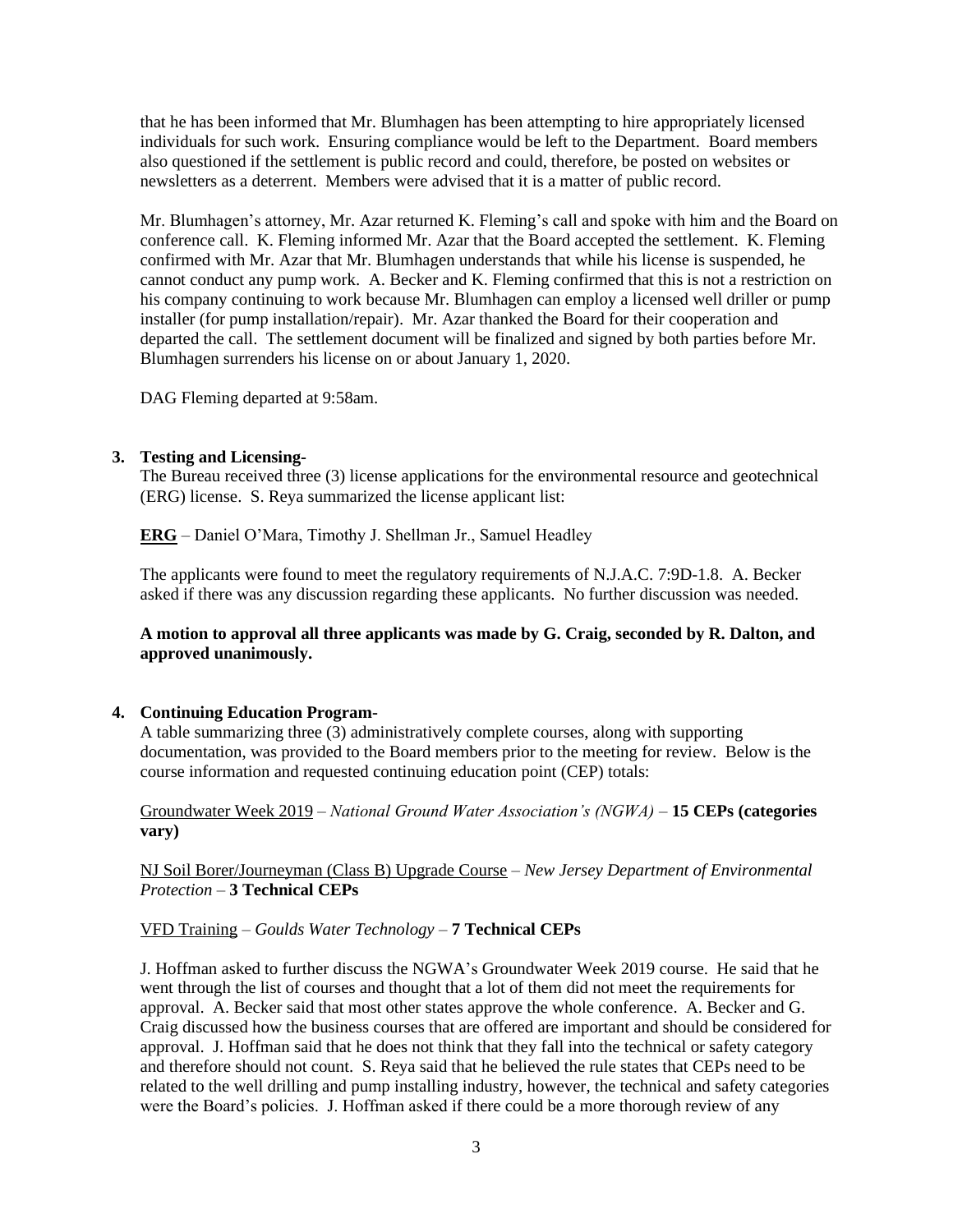conferences/conventions in the future. G. Craig agreed that some of the courses on the list may not be relevant and that next year all classes should be reviewed. R. Dalton suggested reviewing NGWA's Groundwater Week like the Maryland Delaware Water Well Association Convention was reviewed earlier in the year. The other Board members thanked J. Hoffman for bringing up this point.

The Board members asked if the Department could track the courses that licensees took for Groundwater Week 2019. M. Ortega said that he would track it and present the information during the January meeting. A. Becker said that he expects about a dozen New Jersey well drillers to attend Groundwater Week.

## **A motion to approve Groundwater Week 2019 for up to 15 CEPs was made by G. Poppe, seconded by J. Yost, and approved unanimously.**

No further discussion was needed for the other two (2) courses.

**A motion to approve the NJ Soil Borer/Journeyman (Class B) Upgrade Course for three (3) CEPs was made by G. Poppe, seconded by J. Yost, and approved unanimously.**

## **A motion to approve the VFD Training course for seven (7) technical CEPs was made by G. Craig, seconded by J. Pepe, and approved unanimously.**

M. Ortega provided the Board with updated completion percentages for licensees that need to obtain CEPs for their license renewal. He told the Board that 31 percent of licensees have met the CEP requirement and another 18 percent have started obtaining CEPs but have not yet obtained the required seven points. He said that he will continue to provide the Board with updates and that another reminder letter would be sent out in January 2020.

A. Becker asked M. Ortega if he could investigate the ages of the well drillers because he thinks that some of the older well drillers who aren't currently drilling will choose not to renew. M. Ortega said that he would investigate it, but that ages and birthdates were not information that was tracked anymore. M. Ortega said that by the next in-person meeting he would try to have a better breakdown of CEP completion by license type.

- **5. Review and Certification of September 19, 2019 Draft Meeting Minutes-A motion to approve the draft minutes from the September 19, 2019 meeting was made by G. Poppe, seconded by S. Domber, approved by all except for J. Yost who abstained.**
- **6. Review and Certification of October 17, 2019 Draft Conference Call Minutes-A motion to approve the draft conference call minutes from October 17, 2019 was made by G. Craig, seconded by J. Hoffman, and approved by all expect for J. Yost who abstained.**

#### **7. Remaining Board Conference Call-**

The final Board telephone conference call for 2019 will be held on December 19th at 10:00 am.

#### **8. Soil Borer/Journeyman (Class B) Upgrade Class Schedule-**

S. Reya informed the Board members that the class schedule for the upcoming soil borer/journeyman (Class B) upgrade course had been finalized. There will be courses held on January  $21^{st}$ , February  $6^{th}$ ,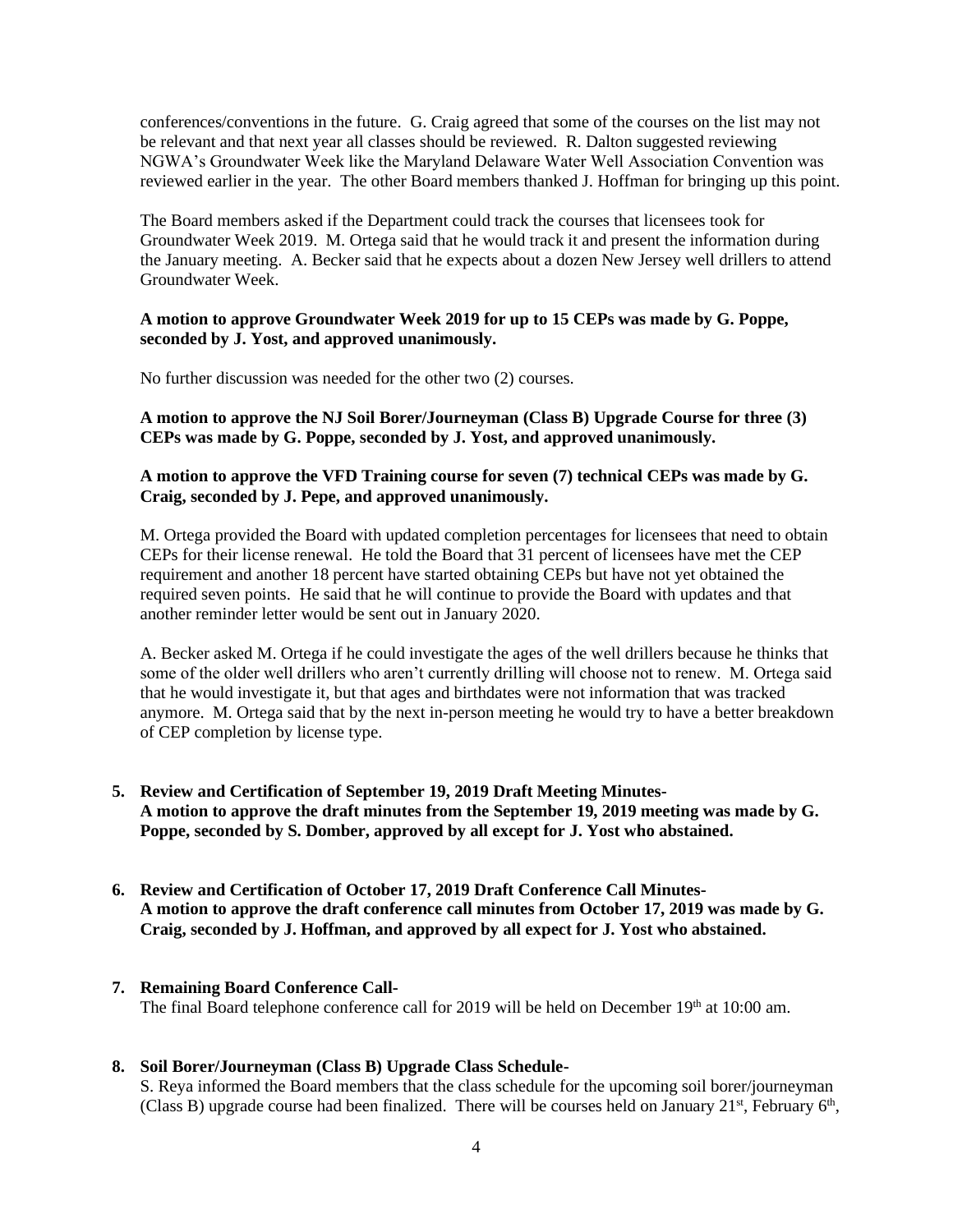and March  $12<sup>th</sup>$  at 9am and 1pm. This affords license holders six (6) choices to accommodate schedules. A letter was sent out to all currently licensed soil borers and journeyman (Class B) well drillers regarding class registration during the first week of December.

### **9. Continuing Education for Licensees who "Upgrade" Mid-Cycle-**

S. Reya talked briefly about license upgrades. He said that the Department's interpretation of the well rule is that licensees will be exempt from the continuing education requirements if they successfully upgrade their license during a cycle. Because they would not be renewing the old/lower level license, they would fall into the category of being licensed for less than three (3) years for the new license type. Department staff, Board members, and J. Denyes discussed how the soon to be held soil borer license upgrade classes impacts continuing education requirements. The course was previously approved by the Board for CEPs. Board members asked if the licensees that take the class would be exempt from the continuing education requirement due to them taking the class.

T. Pilawski said that a significant amount of time and effort is required to pass the exams. She said that when the rule was written the intent was that licensees who voluntarily upgrade their license would be exempt from the CEP requirement because they chose to study and pass additional exams for a higher-level license. A. Becker asked for S. Reya and J. Denyes to confer on this and address at a later meeting.

R. Dalton said that he believed that licensees should not get points for studying for an exam. G. Craig said that this would not be a lifetime exemption from taking CEP's and that a licensee can only upgrade their license so many times.

## **10. Course Provider Customer Limitations-**

A. Becker provided the Board members with the background information from the October 2019 conference call. On this call, J. Pepe asked the Board about course providers potentially limiting the course rosters to only their customers. G. Craig asked if this applies to companies who wish to offer a class to their employees only. S. Reya had brought up how the NJ Soil Borer/Journeyman (Class B) Upgrade course was only available to currently licensed soil borers and journeyman (Class B) well drillers. J. Yost stated that he does not believe that suppliers are going to shut out potential new customers.

J. Denyes questioned whether there was any need for the Board to take action at this time as there have been no reports made to the Board that there is any bias toward excluding potential individuals from a course simply for monetary reasons. As has been previously noted, courses could be limited due to venue size or due to the topic only pertaining to specific license types though Board members recognize these are valid reasons. J. Denyes recommended to continue with the current CEP review and approval process and readdress the issue if it becomes a problem.

## **11. Enforcement Update-**

J. Altieri provided the Board with a summary of the field activity between September 19, 2019 and November 21, 2019:

## **Field Inspections – September 19, 2019 to November 21, 2019 (2 total)**

• Issue: Bureau staff inspected suspected improperly constructed potable well in Plainfield, Union County as part of a multi-Bureau enforcement activity conducted by the Department.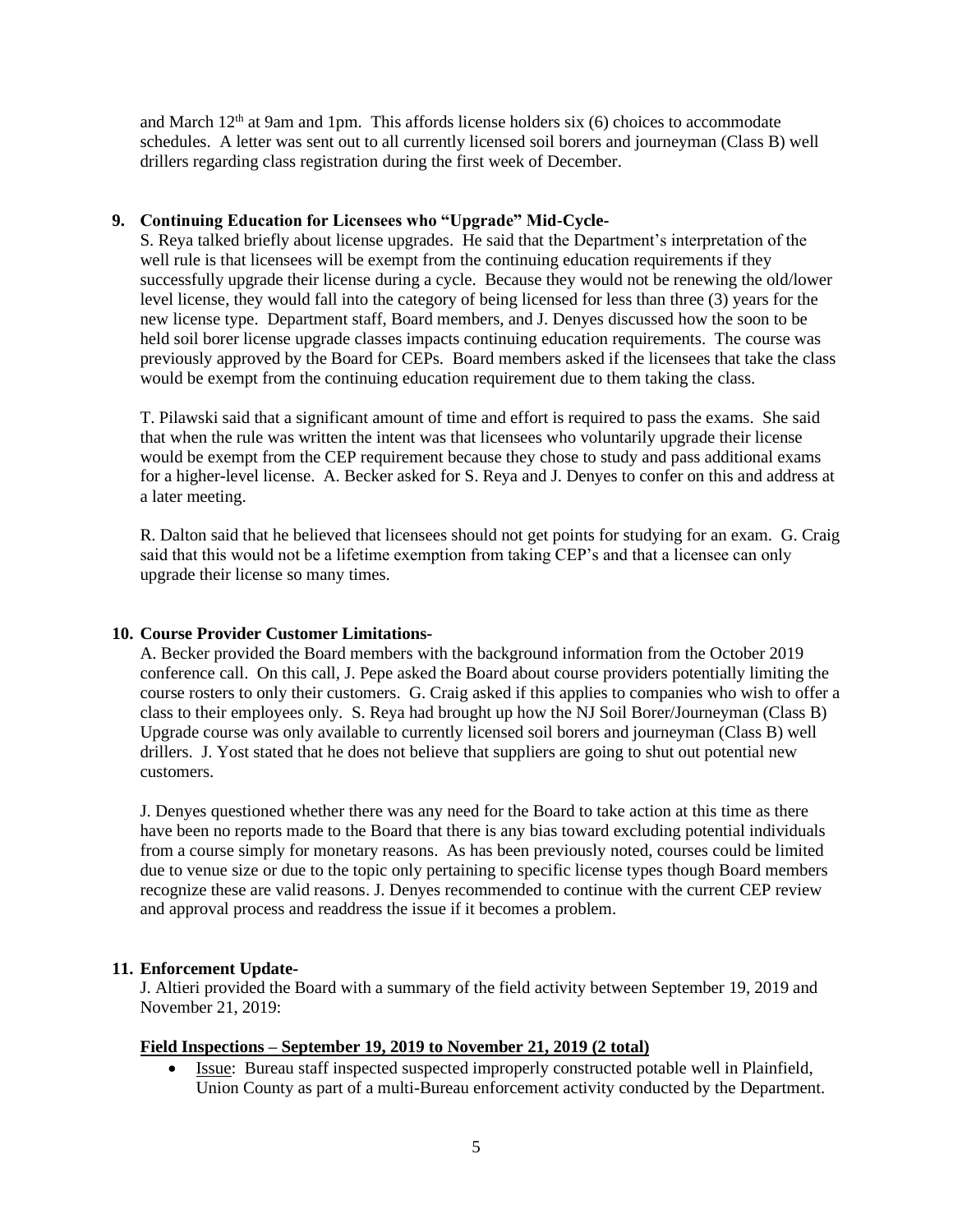- o Enforcement Action- well is out of compliance for various permitting and well construction issues. Department Enforcement follow up pending. T. Pilawski noted that J. Hoffman's staff recently coordinated a sampling protocol to obtain water quality samples for the unapproved well that was being utilized as a public water source.
- Issue: Bureau staff field inspected public supply test well installation as part of routine permit notification to witness well construction. West Milford, Passaic County.
	- o Enforcement Action- well in compliance no further action

# **New Investigations-alleged unlicensed pump/well work – September 19 & October 24, 2019 (3 total)**

- Issue: Suspected unlicensed, well pump installation activity in Jackson Twp., Ocean County. A New Jersey licensed master well driller reported and submitted photo documentation to well permitting of a well that appeared to be in the middle of pump replacement work with no licensed individuals present.
	- o Alleged Violations: Pump work would qualify as needing a license pump installer or the on-site supervision of a licensed pump installer or well driller to perform the work.
	- o Enforcement Action- Bureau staff confirmed location. Notice of Non-compliance to be issued, further investigation pending by the Department.
- Issue: Two suspected unlicensed well pump and well work repair/installation issues were reported in Spring Lake, Monmouth Co. and Little Egg Harbor, Ocean Co. A New Jersey licensed master well driller reported to well permitting two incidents he was made aware of from property owners that separate irrigation/sprinkler companies were performing well and pump installation work without licensed individuals or permits. No supporting documents or pictures were submitted with the complaints.
	- o Alleged Violations: Pump work would qualify as needing a license pump installer or the on-site supervision of a licensed pump installer or well driller to perform the work depending on the work performed.
	- o Enforcement Action- Bureau staff spoke to one of the businesses and was informed that the company owner has a NJ pump installers license and refers any well work to a properly licensed NJ well driller when necessary. Any further investigation will require more evidence needed to verify that a violation has occurred.

# **Status update- Ongoing Administrative Hearings - ADR Requested by the Department**

• Issue: Administrative hearing requests were filed by well drillers and their companies to dispute five cases of improper permitting, grouting and constructing of domestic and irrigation wells. Hearing requests were granted by the Department. DEP Office of Dispute Resolution requesting affected parties to take part in Alternate Dispute Resolution (ADR) process instead.

## **12. Program Updates-**

T. Pilawski informed the Board that Sabrina Hill, Well Permitting's only remaining hourly employee, was hired by the Bureau of Safe Drinking Water. Next, she updated the Board on the changes to the well rule. She said that the rule team is scheduled to meet the Assistant Commissioner and her staff in the next two weeks to brief them on the proposed changes. From there, it will be sent back to Legal Affairs before it gets published.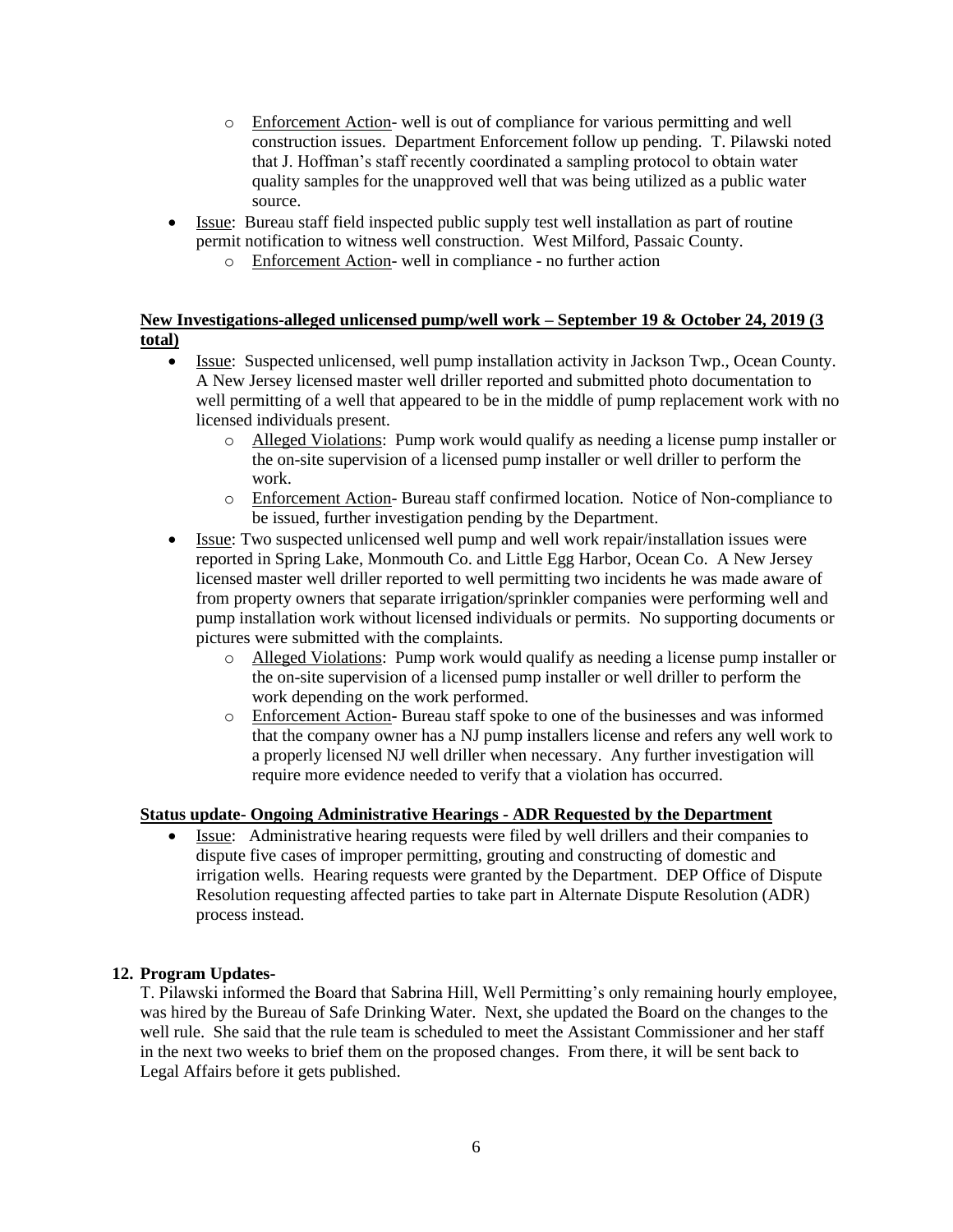T. Pilawski informed the Board that the recommissioning of the Woodbury geothermal site is set to begin in December.

J. Mattle discussed the current backlog of well records and well decommissioning reports with the Board. He said that the Department has been receiving many requests to review submitted documents but due to current staffing levels the reviews are behind.

### **13. Board Meeting Schedule for 2020-**

The Board members were reminded of the 2020 meeting dates, which will be held at NJDEP Headquarters in Trenton beginning at 9:30 am on the following dates:

## **January 23, March 26, May 21, July 23, September 24, November 19**

Conference calls will also be held at 10:00 am on February 13, April 16, June 18, August 13, October 15 and December 15. Bureau staff will provide the required public notification to multiple newspapers for publishing.

## **14. Princeton University Geothermal Project Update-**

S. Reya said that the design specifications for Princeton's geothermal project have changed. He said that contractors routinely call with questions about the proposed wells. As of now it is anticipated that multiple drilling companies will be hired to drill some conventional U-bend wells to 800-850 ft. and also potentially install either the Rygan well that was initially installed as a test well or other similar designs. Initial drilling progress would then be utilized to determine the final design for the wellfields.

#### **15. New Jersey American Water– Howell Township-**

A. Becker brought up a concern that was brought to his attention at the most recent New Jersey Ground Water Association meeting. He said that New Jersey American is forcing homeowners with existing wells in Howell Township to hook up to public water. A Becker said that he was under the impression that public water companies were not permitted to do this unless there was a local ordinance in place. Bureau staff asked if there was a contamination issue affecting the ground water quality. He said many of the wells are newer replacement wells for which the owners spent a substantial amount of money to install and provide a good water source, yet the water company was forcing them to hook up to their system and purchase water. A. Becker said he did not believe so

## **16. Direct Exchange Grout Permeability-**

R. Dalton explained that during the September 2019 meeting, Total Green, who was presenting their direct exchange geothermal system, expressed concerns with the Department's grout permeability tests. R. Dalton looked back at his notes and determined that the test that is presently required by the Department (ASTM D5084) is appropriate for both porous and nonporous grout materials. He added that it can be utilized for both bentonite and cement grouts. S. Reya informed the Board that the Department is still waiting for Total Green to submit their grout permeability results, which will be forwarded to Board members for review once received.